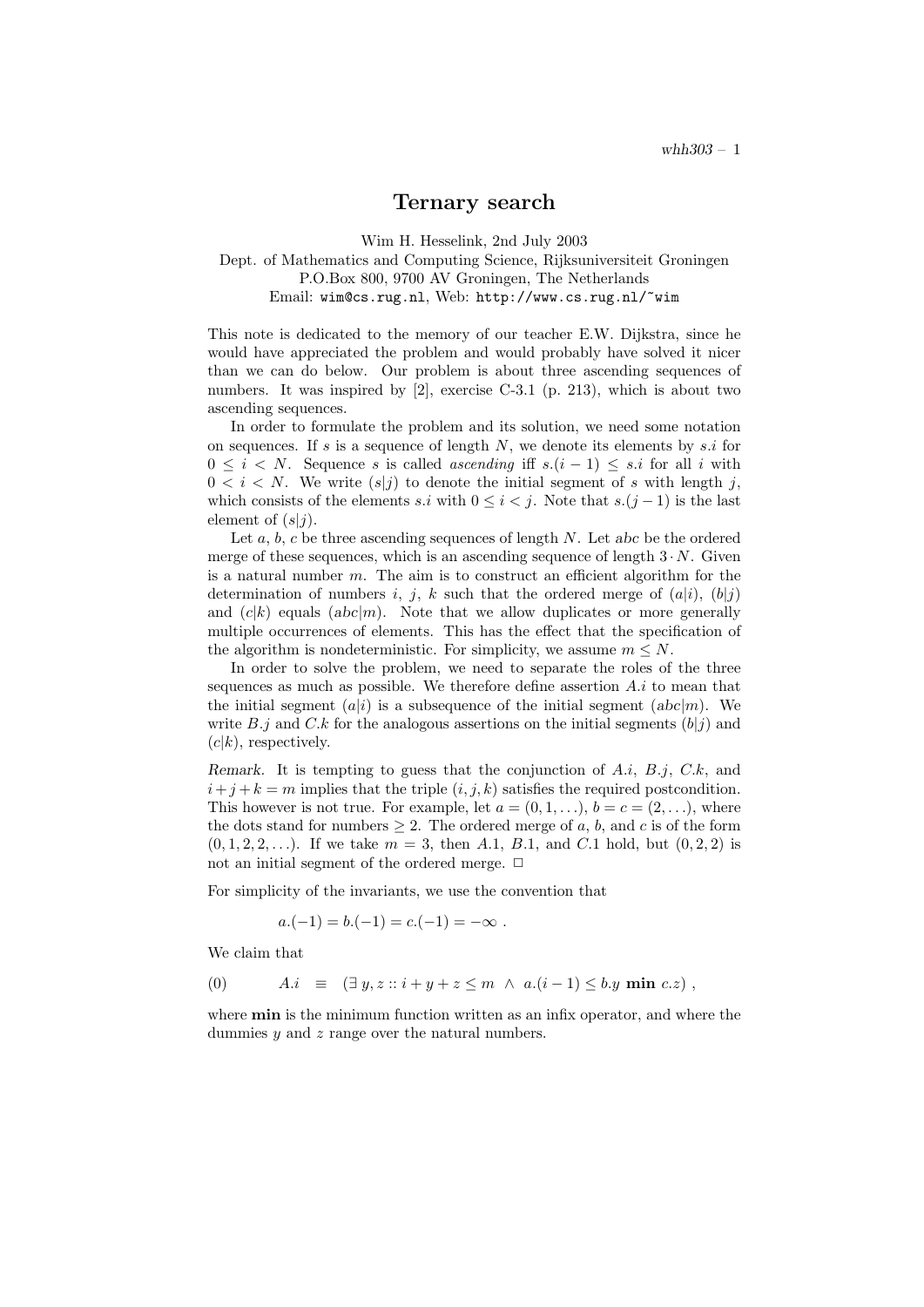Formula  $(0)$  is proved by a pingpong argument. First, since  $A.i$  asserts that  $(a|i)$  is a subsequence of  $(abc|m)$ , it implies the existence of natural numbers y and z such that the ordered merge of  $(a|i)$  and  $(b|y)$  and  $(c|z)$  is a prefix of abc of length  $\leq m$ . We then have  $i+y+z \leq m$  and  $a.(i-1) \leq b.y$  and  $a.(i-1) \leq c.z$ by the convention for  $a.(-1)$  and the definition of the ordered merge.

Conversely, assume the existence of  $y$  and  $z$  with the properties of  $(0)$ . Since b and c are ascending, we can choose j and k such that  $(b|i)$  and  $(c|k)$  are the subsequences of b and c of the elements  $\lt a.(i-1)$ . We then have  $i \lt y$  and  $k \leq z$ , and hence  $i + j + k \leq m$ . Since a is also ascending, the ordered merge of  $(a|i)$ ,  $(b|i)$ ,  $(c|k)$  is a prefix of abc. This concludes the proof of  $(0)$ .

By symmetry, we also have

$$
B.j \equiv (\exists x, z :: x+j+z \le m \land b.(j-1) \le a.x \text{ min } c.z),
$$
  
\n
$$
C.k \equiv (\exists x, y :: x+y+k \le m \land c.(k-1) \le a.x \text{ min } b.y).
$$

**Lemma 0.** Assume that the sequences a, b, c are disjoint:  $a.x \neq b.y \neq c.z \neq a.x$ for all x, y, z in [0 . . N – 1]. Also, assume that A.i, B.j, C.k, and  $i+j+k=m$ . Then the ordered merge of the initial segments  $(a|i), (b|j), (c|k)$  equals  $(abc|m)$ . Proof. Let w be the maximum of  $a.(i-1), b.(j-1),$  and  $c.(k-1)$ . It suffices to prove that w is a lower bound of the three numbers  $a.i, b.i, c.k$ . By symmetry, we may assume that  $w = a[i-1]$ . This implies  $w \leq a[i]$  since a is ascending. Since  $i+j+k = m$ , predicate A.i implies the existence of y and z with  $y+z \leq j+k$  and  $w \leq b.y$  min c.z. Since w is the maximum of  $a.(i-1), b.(j-1),$  and  $c.(k-1),$ disjointness of a, b, c implies that  $b.(j-1) < w \leq b.y$  and  $c.(k-1) < w \leq c.z$ . It follows that  $j \leq y$  and  $k \leq z$ . Therefore  $y + z \leq j + k$  implies  $y = j$  and  $z = k$  and hence  $w \leq b$ . j and  $w \leq c$ .  $\Box$ 

We proceed to derive an algorithm under the assumption that the sequences a, b, c are disjoint. Suppose that A.i, B.j, and C.k hold with  $i + j + k < m$ . It seems reasonable to try to increase i, j, or k under preservation of  $A.i, B.j$ , and C.k. In order to do this, we can compare elements of the sequences, say  $a.p, b.q$ , c.r. In view of the symmetry, we may assume that  $a.p \leq b.q$  and  $a.p \leq c.r$ . If we also have  $p+1+q+r \leq m$ , this implies  $A.(p+1)$ , so that i can be replaced by  $p+1$ .

We introduce program variables  $i, j, k$  of type natural with the intended loop invariant

$$
J: A.i \wedge B.j \wedge C.k \wedge i+j+k \leq m.
$$

Lemma 0 says that  $J \wedge i+j+k=m$  implies the required postcondition. This leads us to the program

$$
i := j := k := 0 ;
$$
  
while 
$$
i + j + k \neq m
$$
 do  $S$  end.

At the repetition, the invariant  $J$  is initialized because of the convention on  $a.(-1), b.(-1),$  and  $c.(-1)$ . The required postcondition holds when the algorithm terminates, if ever. In view of the above analysis, we propose the loop body: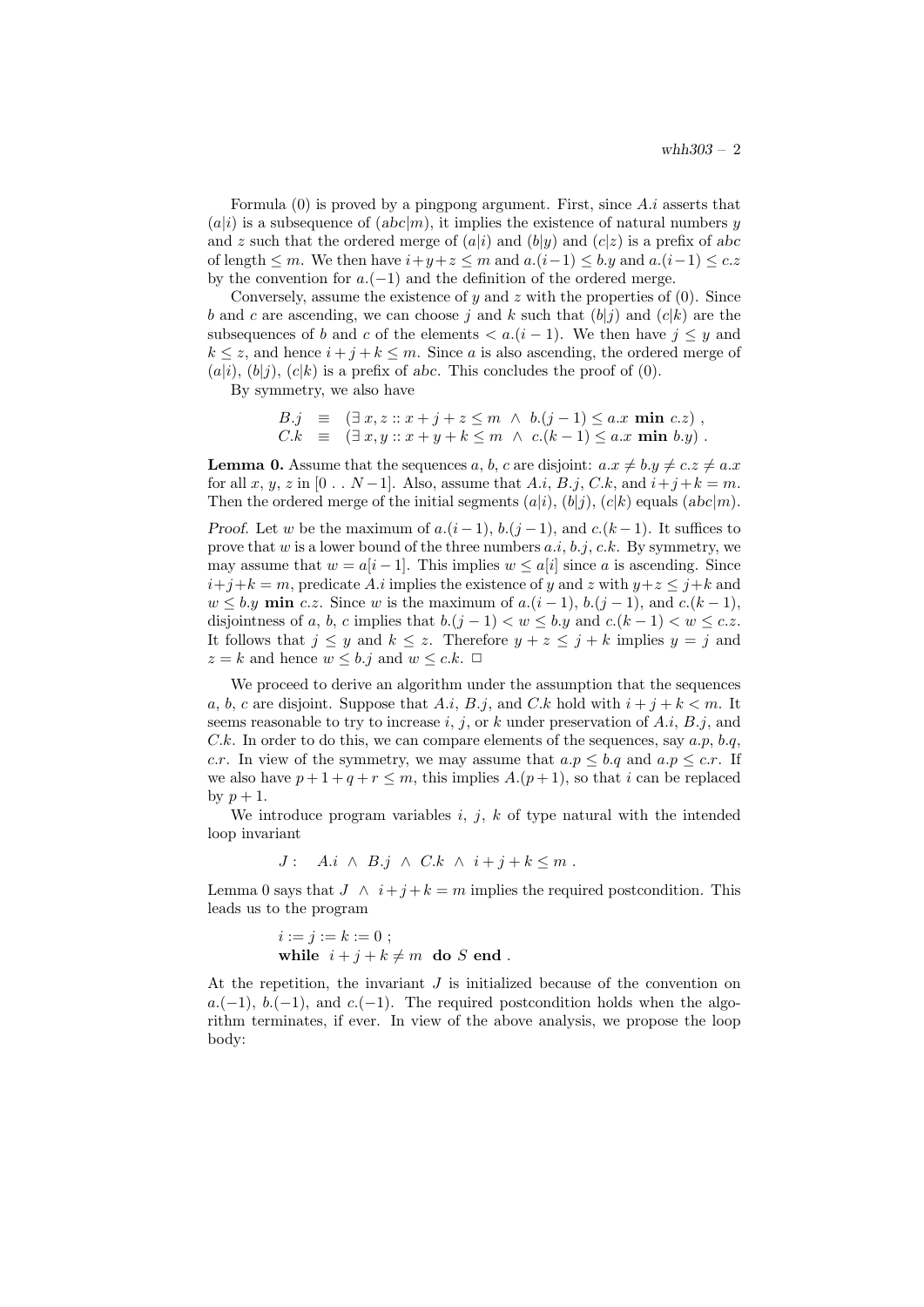```
S : choose p, q, r with p \geq i \land q \geq j \land r \geq k\wedge p + q + r + 1 = m;if a.p \leq b.q \land a.p \leq c.r \rightarrow i := p+1;
 \begin{array}{ll} \parallel \quad b.q \leq a.p \;\wedge\; b.q \leq c.r \;\;\rightarrow\;\;\; j := q+1 \; ; \end{array}\left[\begin{array}{cccc} c.r \leq a.p \land c.r \leq b.q \rightarrow k := r+1 \end{array};\right.\ddot{\mathbf{f}}
```
Here we use Dijkstra's guarded commands for the sake of symmetry. Note however that the conditional statement is deterministic because of the assumption that the sequences  $a, b, c$  are disjoint.

The choice of p, q, r is possible because of the precondition  $i+j+k \leq m-1$ which follows from the guard together with  $J$ . Preservation of  $J$  follows from the above analysis. Let us define  $vf = m - i - j - k$ . The repetition terminates since vf remains nonnegative and always decreases. This concludes the proof of correctness.

For the sake of efficiency, we prefer to increase  $i, j$ , or  $k$  as much as possible. Let  $d = (vf-1)$  div 3 and  $e = (vf-1)$  mod 3. Then we have  $3 \cdot d + e + i + j + k =$ m−1. So, we can choose  $p := i+d$  and  $q := j+d$  and  $r := k+d+e$ . Therefore, vf decreases with at least  $d+1 \geq \nu f/3$ . It follows that we have  $\nu f \leq (2/3)^h \cdot m$  after h steps of the repetition. Therefore, if  $m < (3/2)^h$ , the repetition terminates after at most h steps. This proves that the time complexity is logarithmic in  $m$ .

We now want to eliminate the assumption that the sequences are disjoint. Given not necessarily disjoint sequences  $a, b, c$ , we can make them disjoint by giving the elements  $a.i$  a second component 0, the elements  $b.j$  a second component 1, the elements  $c.k$  a second component 2. In this way, we obtain disjoint sequences  $a', b', c'$  of pairs. These sequences are ascending with respect to the lexical order on pairs. Since the lexical order is linear, Lemma 0 is applicable to  $a'$ ,  $b'$ ,  $c'$ . Therefore, the algorithm applied to  $a'$ ,  $b'$ ,  $c'$  yields numbers i, j, k such that the ordered merge of  $(a'|i)$ ,  $(b'|j)$ ,  $(c'|k)$  is a prefix of length  $m$  of the ordered merge of  $a'$ ,  $b'$ ,  $c'$ .

Let *stripping* be the function that yields the first component of a pair. Since stripping is monotonic for the lexical order on pairs, the stripping of ordered merge of  $a', b', c'$  is the ordered merge of  $a, b, c$ . Also, the stripping of the ordered merge of  $(a'|i)$ ,  $(b'|j)$ ,  $(c'|k)$  is the ordered merge of  $(a|i)$ ,  $(b|j)$ ,  $(c|k)$ . This shows that the resulting values of i, j, k are correct for the original sequences a, b, c.

We finally eliminate the additional components 0, 1, 2 by observing that

$$
a' \cdot p \leq b' \cdot q \equiv (a \cdot p, 0) \leq (b \cdot q, 1) \equiv a \cdot p \leq b \cdot q,
$$
  
\n $b' \cdot q \leq a' \cdot p \equiv (b \cdot q, 1) \leq (a \cdot p, 0) \equiv b \cdot q < a \cdot p,$ 

and that the analogous rules hold for the combinations  $(a', c')$  and  $(b', c')$ . It follows that the problem is solved by the algorithm obtained when the guarded command in the loop body  $S$  is replaced by

```
if a.p \leq b.q \land a.p \leq c.r \rightarrow i := p+1;\begin{array}{cccc} \parallel & b.q < a.p < b.q \leq c.r & \rightarrow & j := q+1 \end{array}\left[ \begin{array}{cccc} c.r < a.p < c.r < b.q & \rightarrow & k := r+1 \end{array} \right]fi .
```